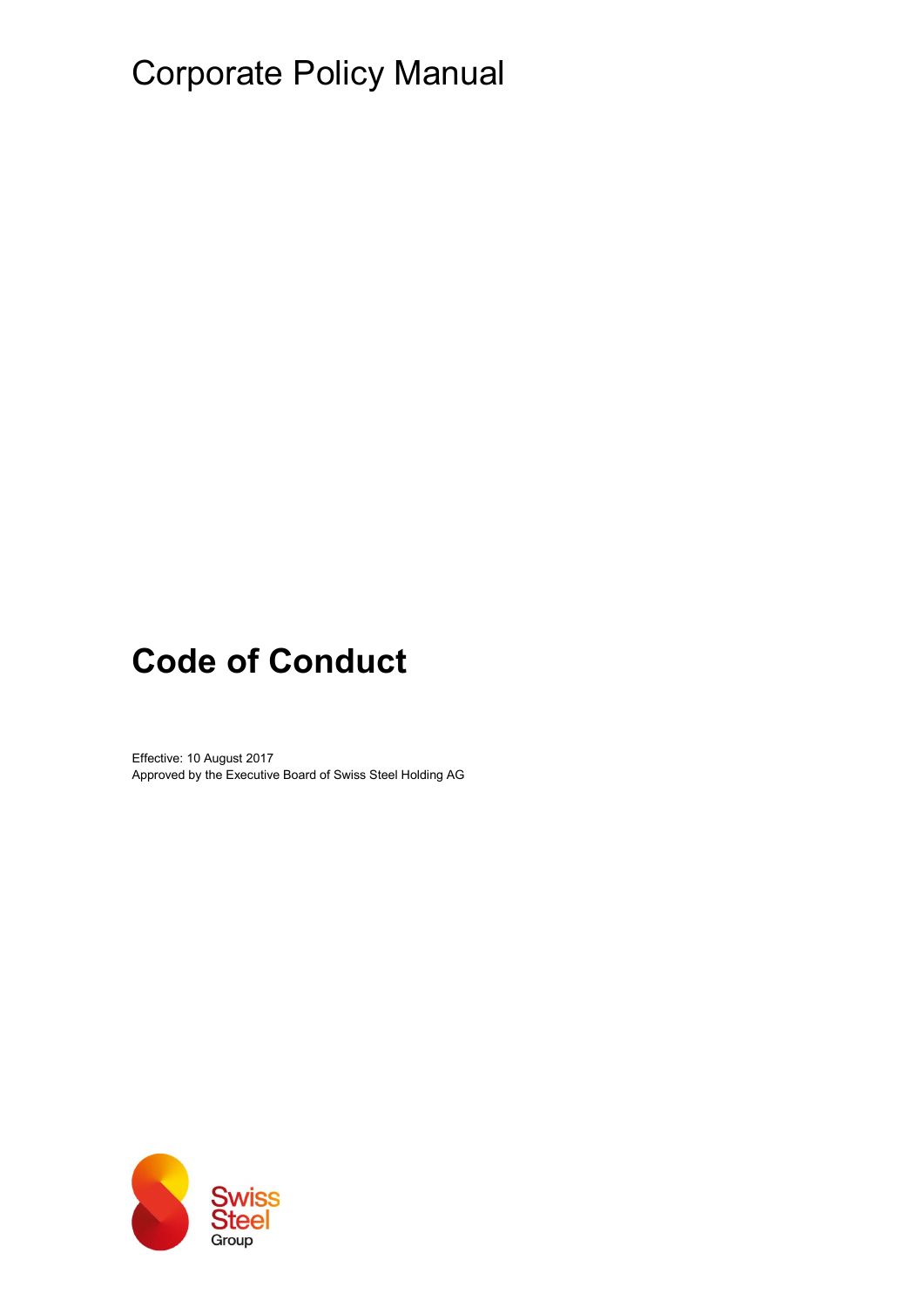# Dear staff members.

Economic success and corporate responsibility are inseparable. Our understanding of corporate behaviour is characterised by respectful, fair and responsible dealings with our staff<sup>1</sup>, our business partners, our society and the environment.

We understand the principles of behaviour laid down in our Code of Conduct as a common guideline for our decisions and our actions. We are convinced that the sustainable and successful continuing development of our company depends, among other things, on the consistent implementation of this Code of Conduct. For that reason, the principles set out in the Code of Conduct apply equally to the Board of Directors, the Group Executive Board, our management team<sup>2</sup> and all staff members of the Swiss Steel Group<sup>3</sup>.

Luzern, August 2017

The Group Executive Board

1 The terms "staff" and "staff members" will be deemed to include all employees irrespective of their gender. They include all those employed, including from a temporary employment agency, and board members.

<sup>2</sup> "Management team" means "staff members" – in the sense of the definition given above – performing a management role. Because of their particular role, their responsibility for the implementation of our principles of behaviour is explicitly highlighted at points throughout the Code of Conduct.

 $^3$  Within the meaning of this document, "the Swiss Steel Group" includes Swiss Steel Holding AG, all subsidiaries of Swiss Steel Holding AG, investments and joint ventures.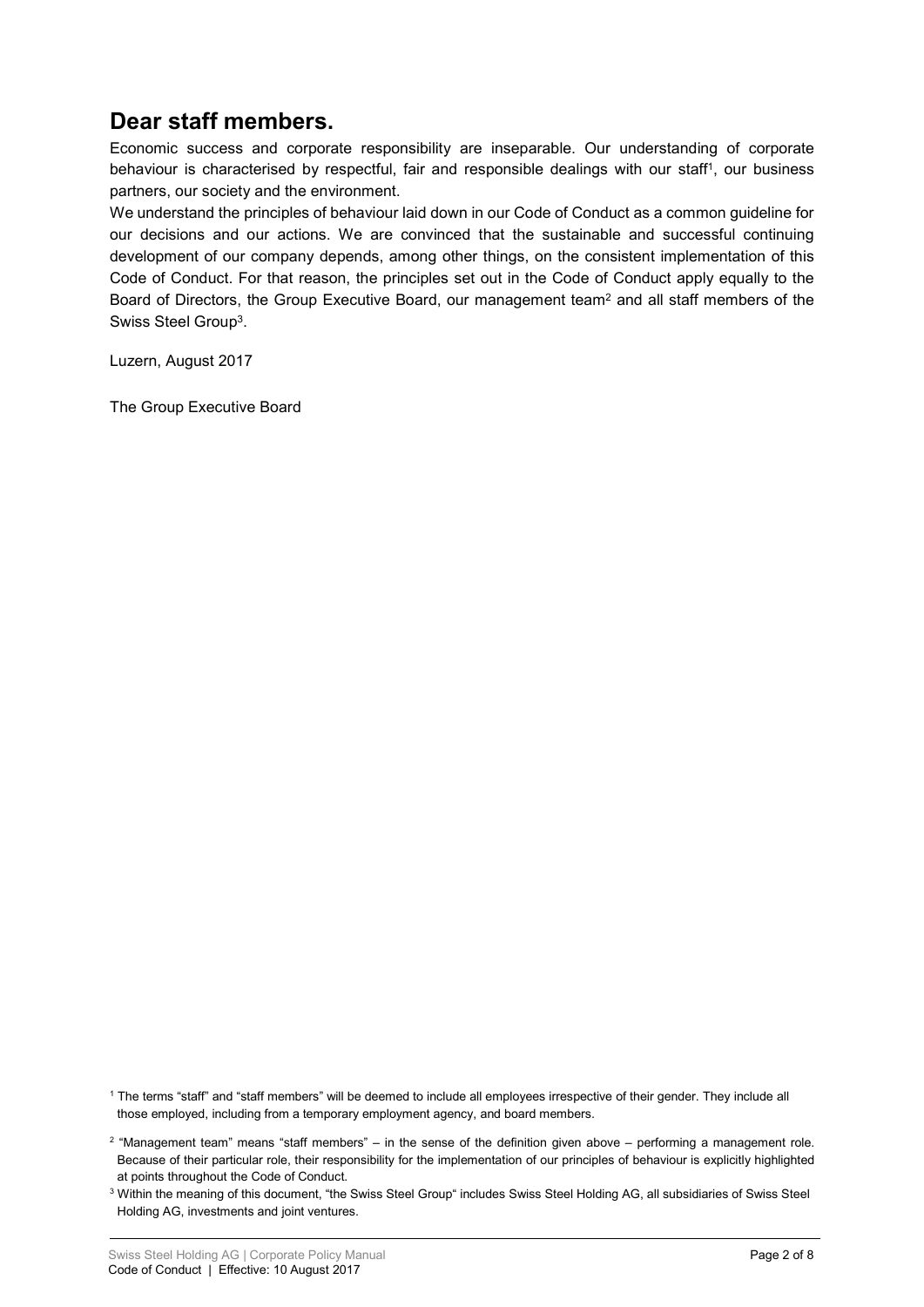# Preamble

We, the Swiss Steel Group, are a global integrated steel group and world-leading provider of highquality, high-grade steel long products and special steels. Our customers are at the heart of everything we do. We maintain trusting and reliable partnerships with our customers for the benefit of both parties; we view their lasting satisfaction as a prerequisite for our success. To this end, our staff make use of their many years of experience and their extensive expertise every day. In the process, they ensure that their behaviour is in line with our Code of Conduct.

We expect all of our management team to live up to their particular responsibility and their exemplary role towards each other, towards the company and our staff and towards our business partners. This can be seen, in particular, from the fact that they actively align themselves with our principles of behaviour and support their staff in its implementation, in particular in preventing unlawful behaviour.

In defining our principles of behaviour, we were guided by our corporate values. Respect for human dignity, health and safety at work, responsibility and integrity in business dealings and the responsible, careful use of company property and limited resources are key elements. These principles apply across national borders and represent a central point of guidance for all members of staff in their day- to-day work, including in their relations with each other. We are therefore working on getting our business partners, in particular our suppliers and distribution partners, to abide by our principles of behaviour also.

The no-nonsense implementation of our principles ensures transparency and trust for our customers and business partners. In this way, we ensure and bolster our own success, prevent harm to staff members and the company and at the same time make an important contribution to social and corporate development.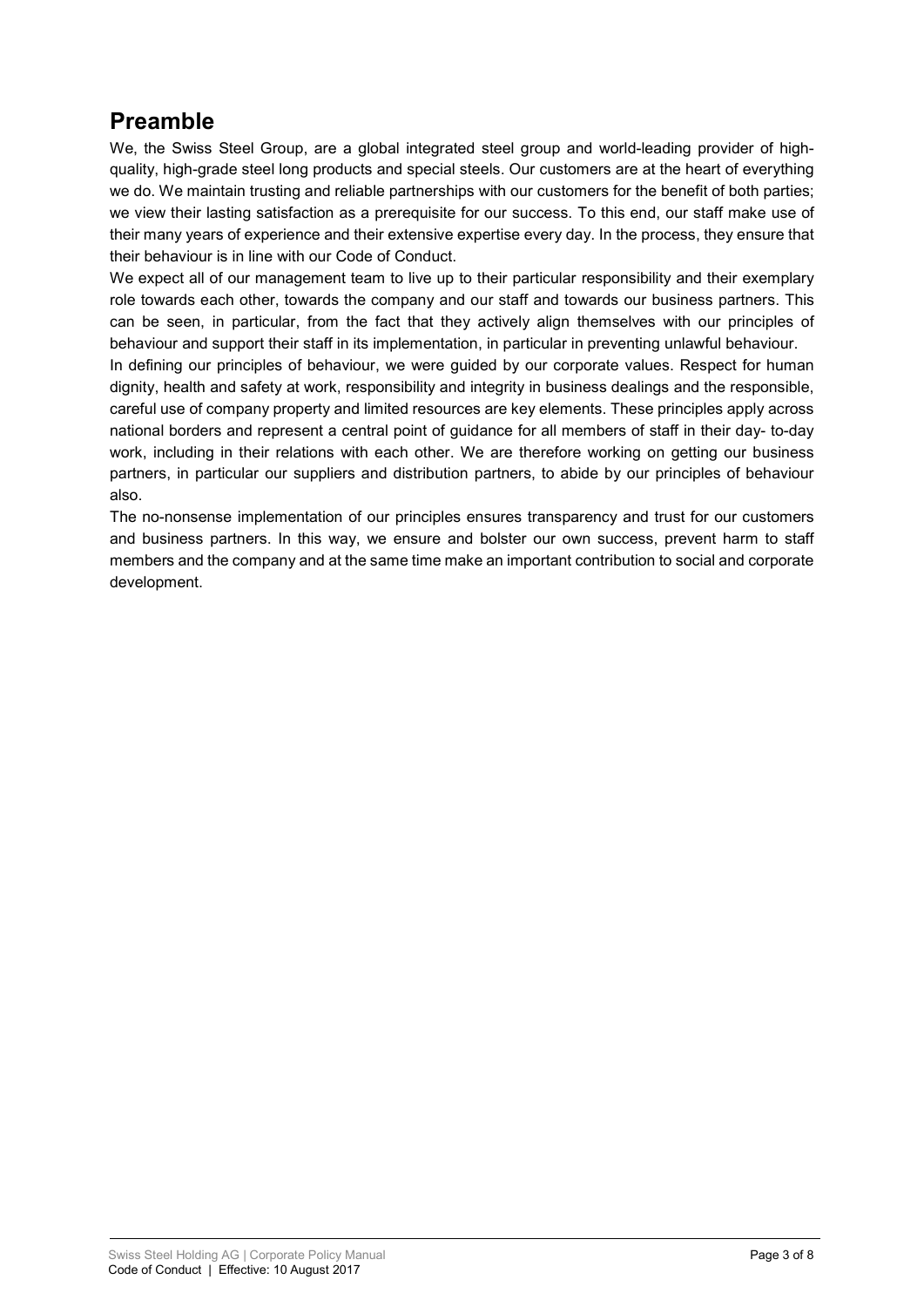# General principles of behaviour

## Compliance with applicable laws and internal guidelines

We operate our business in line with applicable local and international laws and with internal stipulations and guidelines. We expect all our staff to be familiar and comply with the laws and internal rules relevant to their area of responsibility. We assist them to do so through appropriate trainings and by providing legal advice and assistance where required.

It is the utmost responsibility of our management team that all staff know and adhere to the applicable laws and internal rules. They are the first point of contact in case of questions and will support their staff in behaving in accordance with the applicable laws and internal rules. To provide our staff with additional points of contact with respect to compliance related issues, we have also implemented the Speak-Up Line where staff may report any compliance related concern, if desired also anonymously. Furthermore, the Ombudsperson may also be contracted at any time.

This Code of Conduct cannot encompass all applicable standards for our Group in every detail. In order to support our staff in their everyday work, the Swiss Steel Group has laid down various guidelines. Every staff member is obliged to make himself/herself familiar with the guidelines relevant for his/her area of responsibilities and to abide by the rules stipulated therein.

# Equal opportunities and prohibition of discrimination

We oppose all forms of discrimination. We respect human dignity. Our staff is the most important factor in our success. More than anything, our strength lies in the diversity of our workers, who all form part of our forward-looking company culture, which is characterised by different ways of thinking, respect and openness. We therefore expect all our staff members to behave with dignity and respect towards each other, and we will counter discrimination on the basis of ethnic origin, gender, ideology, religion, age, disability or sexual orientation with all means at our disposal.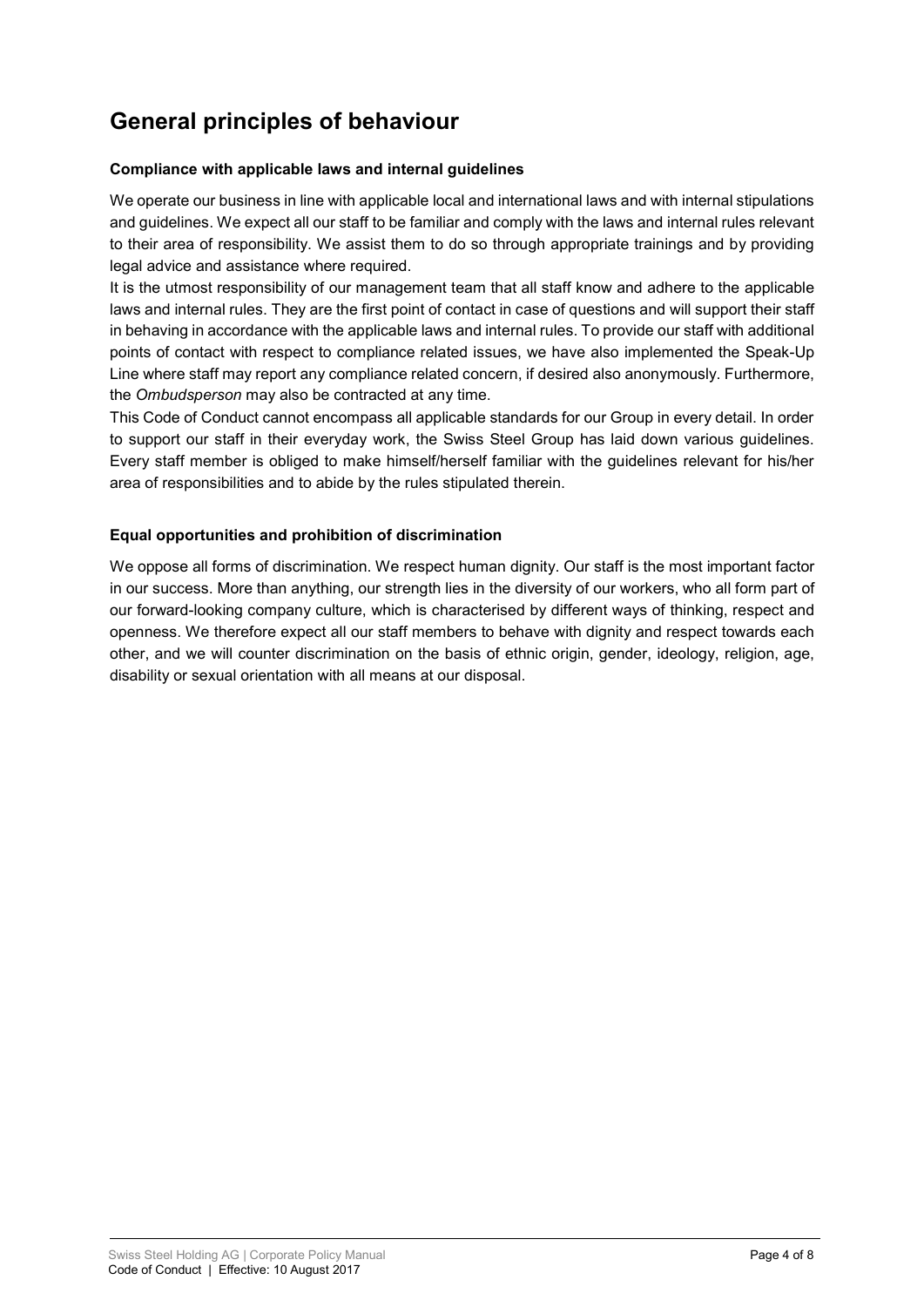# Dealing with business partners and third parties

#### Compliance with competition and anti-trust laws

We are committed to free and fair competition. In our business dealings we act with integrity and responsibility. We are convinced that we will succeed in competition thanks to our high-quality special steel products and the extensive expertise of our staff. We decidedly reject any interference in free competition by means of engaging in anti-competitive agreements or concerted practices with our competitors that intend to or may limit competition. If we discover anti-competitive business practices, we will immediately stop these practices and hold the staff members involved responsible.

# Prevention of personal conflicts of interest

We undertake to always take commercial decisions in the interests of the Swiss Steel Group. We are aware of the possibility of personal conflicts of interests and we will refrain from acting to the detriment of our company. A conflict of interest may arise, for instance, through any form of involvement in a competitor company or any other secondary employment. Likewise, the acceptance of any form of advantage granted by suppliers, retailers or customers for private purposes could also engender a conflict of interest and have a significant influence on free commercial decision-making. As a consequence, all staff members have to strictly avoid situations in which personal interests conflict with the interests of the Group or our business partners.

Conflicts of interest can also arise through business relations with related parties. As a consequence, all business relations with related parties need to be communicated internally beforehand in order to provide for the necessary transparency and may further require prior approval.

### Prevention of corruption

We explicitly oppose all forms of corruption by our staff and business partners and will take action against it. Business decisions must under no circumstances be influenced by the acceptance of a benefit or the granting of an advantage. We achieve our competitive advantages solely through business acumen and the quality of our products and services. Gratuities and hospitality may only be accepted and granted in accordance with our internal guidelines. Donations and sponsorship will be judged on a case-by-case basis and will be subject to prior review before approval is granted. Acting within these stipulations requires transparency and trust both within the Swiss Steel Group and towards our business partners.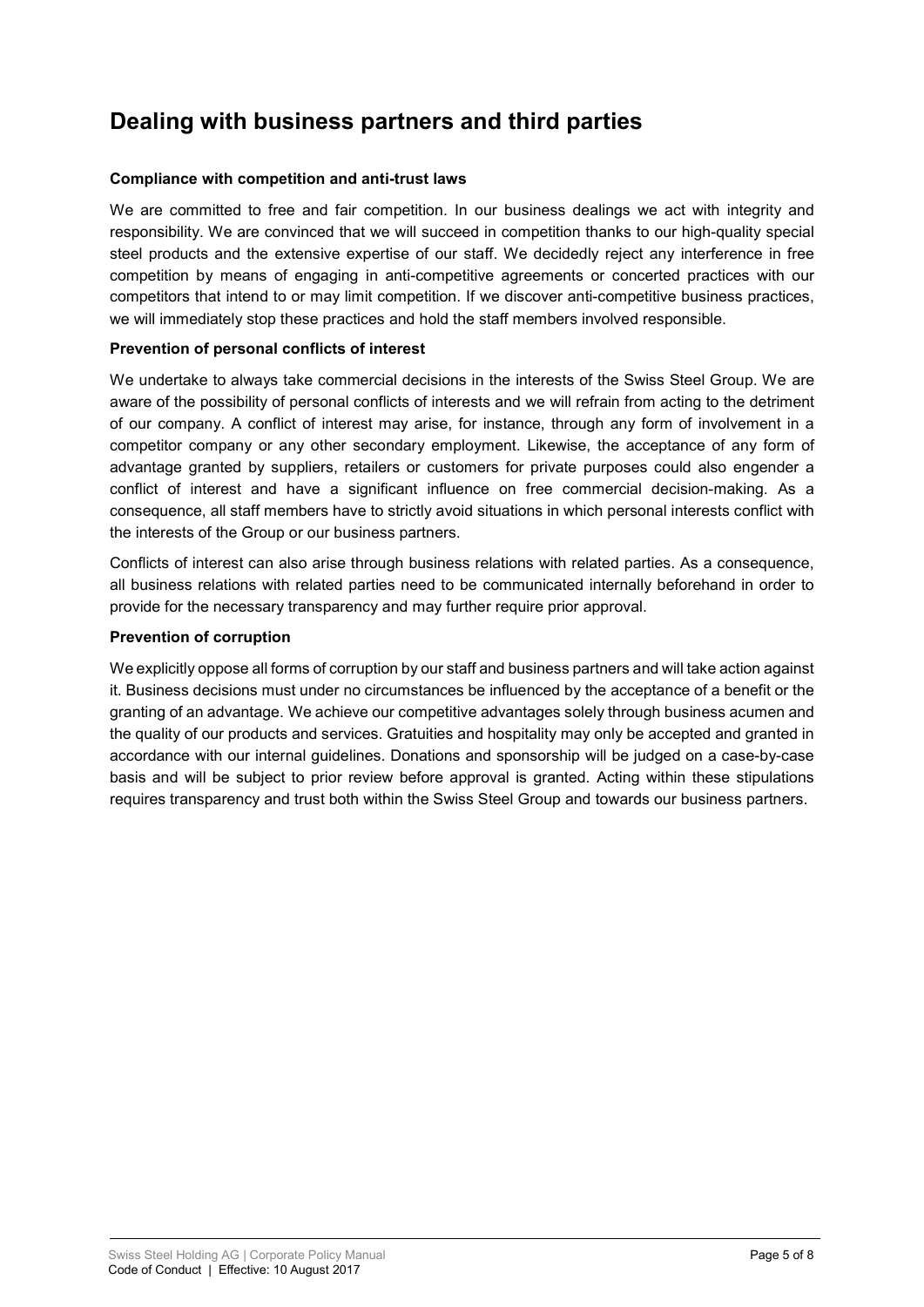# Handling of company property, data, know-how and confidential in- formation

# Company property

We protect the property and assets of our company. We show our respect by treating the property and assets of Swiss Steel Group responsibly and as carefully as if they were our own. In this way we ensure value retention, promote its appreciation and protect our company's capital and that of our investors.

## Data protection and data security

We aim, within the framework of the applicable laws, to ensure the highest levels of protection and the best possible security of the data of our staff, our customers and our business partners. This is a key building block with which to increase trust in our operations. In particular, we will only collect, process or use personal data to the extent necessary for a particular, defined and permitted purpose. The transfer of data, prevention of data access and the use of data are also subject to special protection. All members of staff are obliged to act within the terms of the relevant laws and in so doing to always observe the personal rights of others.

### Know-how and insider knowledge

We rely on the valuable expert knowledge of our staff to foster our success. This knowledge must thus, in principle, only be used for the purposes of Swiss Steel Group, must not be made available to third parties and is subject to corporate secrecy during and after employment.

Furthermore, knowledge that is not public and that staff members gain in the performance or on occasion of their duties must not be used for insider dealing within the meaning of the applicable laws. Insider dealing, for instances, relates to information about financial results, mergers and acquisitions, innovations or significant changes to the management structure. Such information may not be used for private trading of securities and not be shared with any outsiders (including family members).

## Confidential information

New production processes, innovations, current sales figures and business relationships, for instances, are valuable confidential information of the company and ensures that we succeed in competition. We therefore treat all secret business information as confidential and do not share it with any outsiders without prior approval.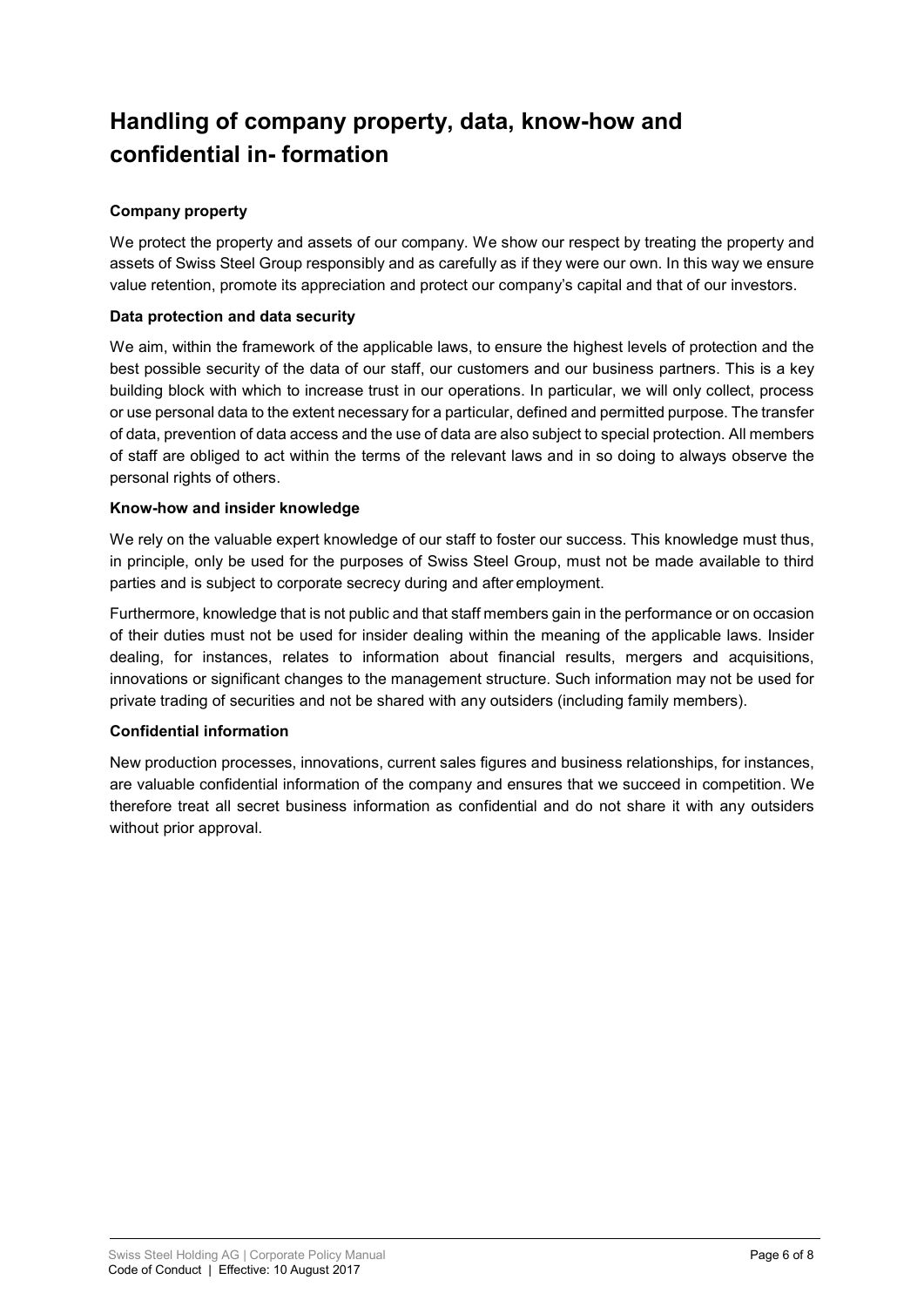# Man and the environment

# Rejection of child labour

We strictly reject child labour. Children are in particular need of protection, for which reason this is a core concern for us. At Swiss Steel Group, it is strictly forbidden for anyone under the age of 15 or under the legal minimum working age to be employed.

## Rejection of forced labour

We vehemently oppose any form of forced labour or the exploitation of workers, in particular as regards children and young people. Within the Swiss Steel Group no conditions of forced labour are present, nor are they favoured in any way. Our staff perform their working duties based on their voluntary decision and not due to any threat of direct or indirect violence or intimidation.

## Right to organise and right of collective bargaining

We support our staff members in observing their rights as workers. Our staff have the unrestricted right to found, join or leave associations or organisations for the purposes of promoting the protection of workers' interests. We do not tolerate any form of discrimination against staff members who are actively involved in representing workers right.

### Fair working conditions, health and safety

We observe the appropriate rules to ensure fair working conditions and to protect the health of staff members.

The health and safety of our staff is a particular concern of ours. We therefore ensure a healthy and hazard-free working environment through compliance with laws and regulations and observance of relevant design principles.

Our management team, in particular, must ensure that reasonable protective measures have been designed and implemented to ensure health and safety in the workplace.

#### Protecting the environment

We regard protecting the environment and the climate as an important element of our business practice. As a global Group, careful interaction with the environment and the limited resources available, form permanent pillars of our corporate responsibility. We therefore use our influence to ensure optimal, responsible conditions in connection with the procurement, manufacture, distribution and use of our products. Our staff shares our convictions and act accordingly.